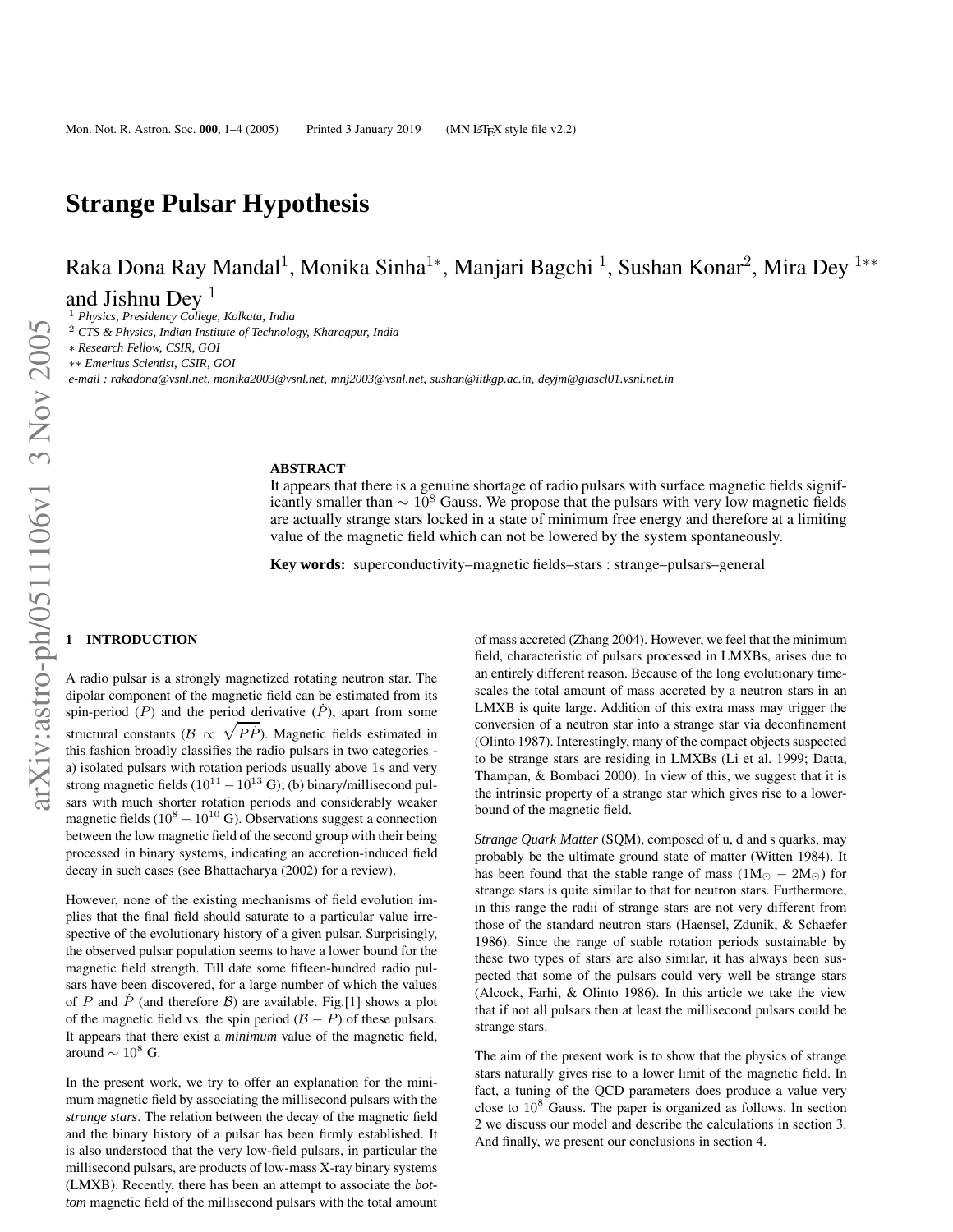

**Figure 1.** Magnetic field vs. spin-period of observed pulsars. The data is obtained from the ATNF on-line pulsar catalog available at – http://www.atnf.csiro.au/research/pulsar/psrcat/ and include both galactic and extra-galactic pulsars.

#### **2 DI-QUARK FORMATION**

To explain the observed minimum of the pulsar magnetic field we consider a rotating strange star model. The strange star is understood to consist of a uds plasma with a small admixture of electrons to maintain overall charge neutrality, where each particle species is Fermi-degenerate (Witten 1984; Benvenuto, Horvath, & Vucetich 1991; Benvenuto, Vucetich, & Horvath 1991). The star may also support a thin hadronic crust of mass  $M_{crust} \lesssim 10^{-5} \ \text{M}_{\odot}$  (Alcock, Farhi, & Olinto 1986). In our discussion we shall neglect the effect of this crust.

In this work, we construct a rotating strange star using the recently proposed realistic quark matter EOS in which  $-$  (a) a mean field is derived from a two-body potential incorporating asymptotic freedom with a deconfinement transition and (b) a density dependent ansatz for the quark mass using chiral symmetry restoration at high density (Dey et al. 1998). This EOS produces an absolutely stable SQM with the same parameters for which ud matter is unbound. The surface of such a star is rather sharp, since the deconfinement transition for strong interaction sets in very quickly at a critical density of about  $\sim 4.5\rho_0$ , where  $\rho_0 = 0.17 / \text{fm}^3$ . This model has been successfully used to describe rotating strange stars (Gondek-Rosińska et al. 2000; Bombaci, Thampan, & Datta 2000).

Apart from the mean field there exists a spin-dependent part of the interaction responsible, for example, for the  $\pi - \rho$  or the  $N - \Delta$ mass splitting. This interaction potential, allowing the quarks to interact with each other to form di-quarks in definite color-spin channel, is given by (Sinha et al. 2002),

$$
V_{ij} = -V_0(\lambda_i \cdot \lambda_j) \left( S_i \cdot S_j \right) e^{-\sigma^2 r_{ij}^2},\tag{1}
$$

where  $V_0$  is the strength and  $\sigma$  is the range of the potential.  $\lambda$  and S are the colour and spin matrices and  $r_{ij}$  is the distance between the *i*-th and the *j*-th particle.  $V_0$  and  $\sigma$  are adjusted such that the predictions for  $\pi - \rho$  or  $N - \Delta$  splitting are well within the experimental error limits. This interaction is assumed to be instanton induced with a constant strength through the entire density range.

There can be two types of di-quarks — flavor symmetric and antisymmetric. With the negative sign in Eq.(1) the potential is attractive in two combinations — (i) the spin singlet, colour antisymmetric state  $(\bar{3})$  and (ii) the spin triplet, colour symmetric state (6). With such spin-color combinations, ud pairs formed in the flavor antisymmetric state with  $L = 0$  and ss pairs formed in the  $L = 1$  state will decrease the energy further (Sinha et al. 2005). Since the pairs are not physically bound they would experience stronger attraction when they come closer but their kinetic energy may overcome the potential and take them apart again. However, on the average there would be a fixed number of charged di-quarks at any instant. Bailin & Love (1984) have shown that this can give rise to superconductivity within the star even when the momentum transfer is large.

In a rotating star with one superconducting species, a uniform magnetic field (London field) is set up such that,

$$
B = \frac{2m^*c}{q^*} \Omega \tag{2}
$$

where  $m^*$  and  $q^*$  are the effective mass and the charge of the pair.  $\Omega$  is the angular velocity of the star (Baym 1988). Typically the strength of the London field is rather small and is  $\sim 10^{-1}$  G for the ud pair.

However, the situation is much more complicated with two species of di-quarks. In a rotating strange star both the ud and the ss superconducting pairs are present. The London field would be different for pairs with different mass and charge. From the minimization of the Ginzburg-Landau free energy Chau (1997) concluded that at least one species will rotate without creating vortices, when the species are non-interacting. The other species, having a different London field, would create vortices to rotate with the same angular velocity. But if the species are interacting then they would form vortex bundles surrounding a common normal core with a magnetic flux trapped within. We look at the minimization of Ginzburg-Landau free energy density of such a system to estimate the magnetic field of such a star.

#### **3 MINIMUM ENERGY STATE**

To calculate the Ginzburg-Landau free energy of a rotating strange star, consisting of ud and ss superconducting pairs, we assume the pair momenta are small and the use of non-relativistic Ginzburg-Landau theory is appropriate. Moreover, as mentioned above, we expect them to exhibit superfluidity. A superfluid supports rotation by forming a number of Onsager-Feynman vortices each carrying a fixed quantum of circulation inversely proportional to the effective mass.

For a star rotating with an angular velocity  $\Omega$ , the Ginzburg-Landau free energy functional of a di-quark assembly, is given by (Sauls 1989; Chau 1997),  $F = \int f dV$ , where the energy density f consists of  $-$  (a) the magnetic energy of the superconductor, (b) the kinetic and the nucleation energy of the vortices and (c) the interaction energy between different quark species if appropriate. The order parameter for the j-th species is  $\Psi_j(\mathbf{r}) \left( = \left| \hat{\Psi}_j \right| e^{\hat{i} \phi_j(\mathbf{r})} \right)$ where  $\phi_i$  is the phase and r is the distance variable. Then, in the co-rotating frame, the Ginzburg-Landau free energy density for the j-th species can be written as,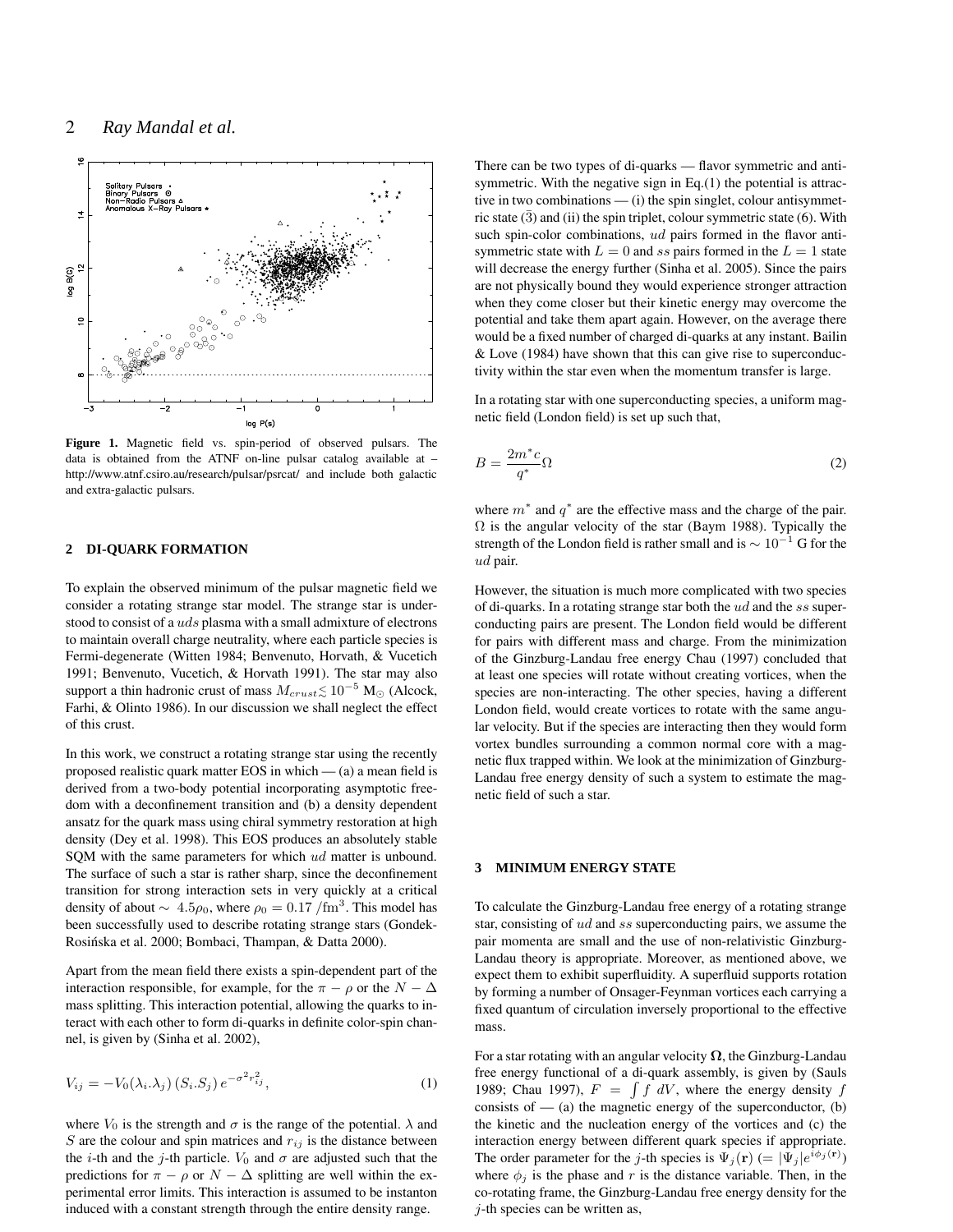$$
f_j = -a_j |\Psi_j|^2 + \frac{b_j}{2} |\Psi_j|^4 + \frac{1}{2m_j^*} |\mathcal{P}_j \Psi_j|^2 + \frac{|\nabla \times \mathbf{A}|^2}{8\pi} \qquad (3)
$$

where  $a$  and  $b$  are positive constants such that the superconducting state is preferred over the normal state and  $m_j^*$  is the effective mass of the  $j$ -th pair. A is the corresponding vector potential satisfying  $\mathbf{B} = \nabla \times \mathbf{A}$ . Because of the rotation a uniform magnetic field is set up such that  $\mathbf{A} = (\mathbf{B} \times \mathbf{r})/2$  along an array of vortices in the superconducting interior of the star. The kinetic energy of the  $j$ -th species is determined by its momentum operator  $\mathcal{P}_i$ , given by,

$$
\mathcal{P}_j = -i\hbar \nabla_j + \frac{q_j^*}{c} \mathbf{A} - m_j^* (\mathbf{\Omega} \times \mathbf{r}_j), \tag{4}
$$

where  $q_j^*$  is the effective charge of the pair. If the quark species are non-interacting then the above-mentioned free energy takes the following form (Chau 1997):

$$
f = \frac{B^2}{8\pi} + \sum_{j} \left\{ \frac{\hbar \rho_{sj}}{m_j^*} \left[ \ln \left( \frac{R_{cj}}{\xi_j} \right) - \frac{3}{4} \right] + m_j^* \frac{\xi_j^2}{2\hbar} N_j(0) \Delta_j^2 \right\} \times \left| \Omega - \frac{q^*}{2m_j^* c} \mathcal{B} \right|, \tag{5}
$$

where,  $\rho_{s,j}$  is the density of the superconducting species,  $R_{c,j}$  is the inter-vortex spacing,  $\xi_j$  is the coherence length or the radius of the core of the vortex and  $\frac{1}{2}N(0)\Delta^2$  is the difference in the energy density between the normal and the super-conducting phase. The vortices of each of the non-interacting di-quark species can form its own Abrikosov lattice. However, the structure of  $f$  is such that there exists a situation where only one species of superconducting di-quarks form vortices whereas the other species rotate without creating vortices.

However, we consider the more realistic situation in which the superconducting di-quark species are interacting. The interaction induces a drag energy. To minimize this drag a vortex bundle is created where all the species share common normal core of radius  $\xi$ . Assuming the velocities of all the species to be the same, the vortex bundle density  $D$  is given by :

$$
\mathcal{D} = 2\Omega/K\tag{6}
$$

where  $K$  is the circulation constant defined as,

$$
K = \frac{h}{m_s^* q_{ud}^* - m_{ud}^* q_s^*} (q_{ud}^* N_s - q_s^* N_{ud})
$$
\n<sup>(7)</sup>

with  $N_i$  being the number of vortex quantum per bundle. Then, inclusion of interaction changes the free energy functional to the following,

$$
f = \frac{B^2}{8\pi}
$$
  
+ 
$$
\left[\sum_{j} \left\{ \frac{h^2 \rho_{sj} N_j^2}{4\pi m_j^{*2}} \left[ \ln \left( \frac{R_{cj}}{\xi_j} \right) - \frac{3}{4} \right] + \frac{\pi \xi_j^2}{2} N_j(0) \Delta_j^2 \right\} + \frac{\Phi_v^2}{8\pi^2 \lambda^2} \right] \times |\mathcal{D}|,
$$
 (8)

where  $\Phi_v$  is the magnetic flux in the core of a vortex bundle given by,

$$
\Phi_v = \frac{hc}{m_s^* q_{ud}^* - m_{ud}^* q_s^*} (m_{ud}^* N_s - m_s^* N_{ud}). \tag{9}
$$

#### **4 MINIMUM MAGNETIC FIELD**

Typically, we expect the system to favour the minimum energy configuration. As can be seen from the form of the free energy functional, its minimization essentially puts a lower bound on the magnetic field. Therefore, once the system gets locked into this minimum energy state, there is no natural way of decreasing the magnetic field further.

For the ground state configuration  $N_{ud} = 0$  and  $N_s = 1$ , giving

$$
K = \frac{hq^*ud}{m_s^*q_{ud}^* - m_{ud}^*q_s^*}, \quad \Phi_v = \frac{hcm_{ud}^*}{m_s^*q_{ud}^* - m_{ud}^*q_s^*}.\tag{10}
$$

Although there are no vortex quanta for the  $ud$ -pair both the mass and the charge of this pair enter in K as well as in  $\Phi_{\nu}$ . This happens because of the strongly interacting nature of the system.

To estimate the minimum field we use the following parameter values. The masses of the di-quark pairs are taken to be  $m_{ud}^* \sim$ 270 MeV and  $m_s^* \sim 560$  MeV (Sinha et al. 2002). With these we have,  $\mathcal{D} = 3.7 \times 10^3 \text{ }\nu \text{ cm}^{-2}$  and  $\Phi_v = 3.4 \times 10^{-8} \text{ G cm}^2$ , where  $\nu$  is the rotation frequency of the star. The radial dimension of the vortices, approximately equal to the inter-vortex distance, is obtained as follows,

$$
R_c = \frac{1}{\sqrt{D}} = \frac{0.016}{\sqrt{\nu}} \text{ cm}.
$$

For example, for a pulsar with  $P = 1$  ms,  $R_c = 2.02 \times 10^{-4}$  cm. The penetration depth  $\lambda$  is given by,

$$
\lambda = \left(\frac{m_s^* c^2}{4\pi n_s^* q_s^{*2}}\right)^{1/2},\tag{11}
$$

where  $n_s^*$  is the number density of the  $ss$ -pairs. For  $ss$ -pairs the potential is attractive in the  $L = 1$  channel implying that the centrifugal barrier in the  $p$ -state reduces the potential effectively. A simple minded calculation shows that the ss-pair density is  $\sim 10^{-8}$  fm<sup>-3</sup> giving rise to a large value of  $\lambda$ . Using all these we have,

$$
B = \frac{\Phi_v}{\pi \lambda^2} \sim 10^8 \text{G}.
$$
 (12)

Evidently, the small value of B is a manifestation of the large  $\lambda$ .

#### **5 CONCLUSION**

In this work, we have estimated the minimum magnetic field at which the Ginzburg-Landau free energy of the SQM (with two types of di-quark condensate) is minimized. For suitable QCD parameters this appears to be  $\sim 10^8$  G. It is mostly due to a large coherence length of the ss-pair ( $\sim 10^5$  fm) since they are in the